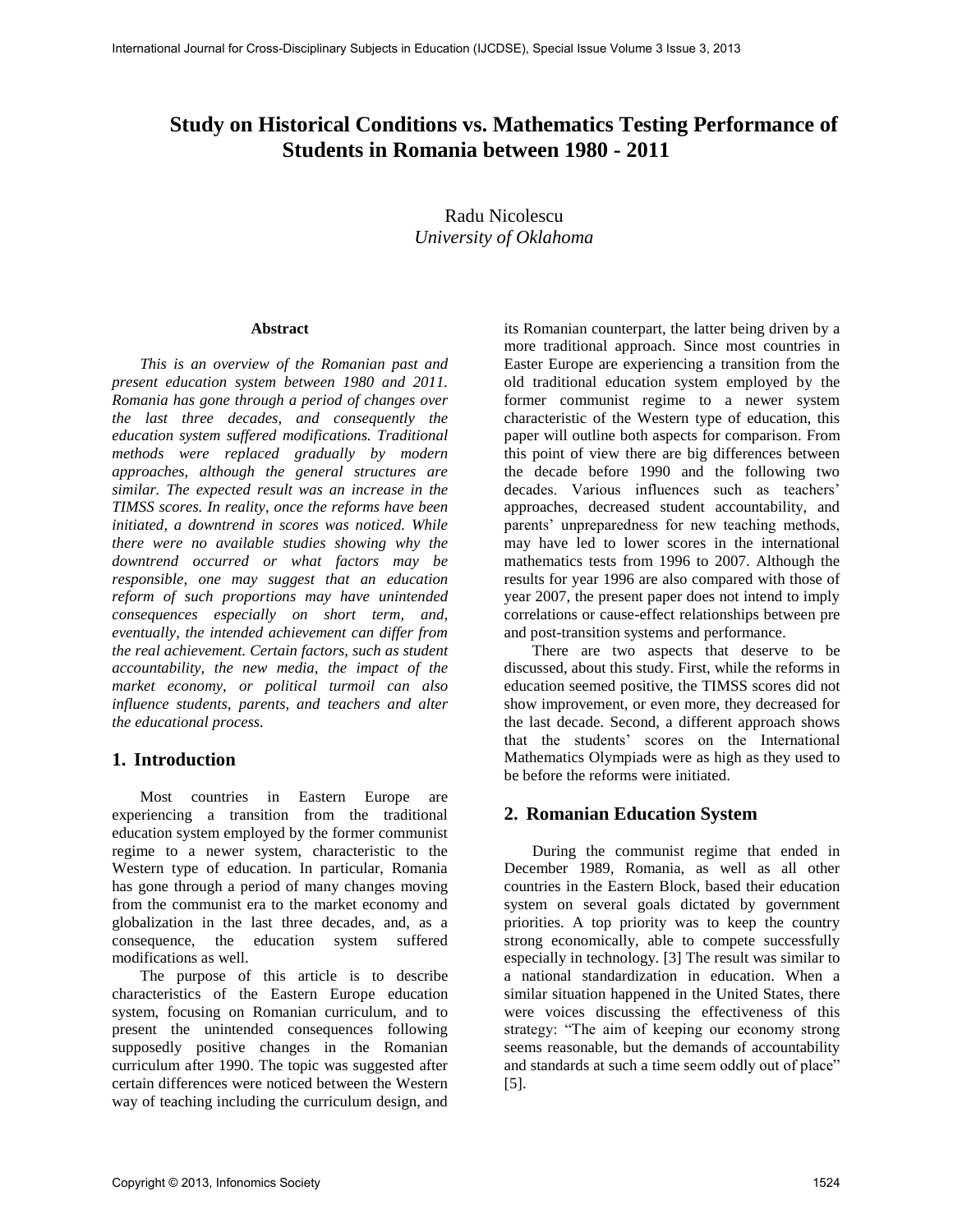### **2.1. The Decade 1980 – 1990**

In Romania, public schools did not charge for tuition during the 1980s, and free tuition is still offered in the public system. The typical length of study used to be four years of elementary education (grades 1-4), four years of middle school (grades 5-8) and four years of high school (grades 9-12). The admission to high school was based on one criterion the individual results on the Admission Tests, organized by the Ministry of Romanian Education at the end of the  $8<sup>th</sup>$  grade, and administered by each High School to all candidates for that particular High School.

Each of the school grades 9-12 still had its own individual curriculum, nationally established by the Ministry of Education, unique when compared with any of the other grades' curriculum. Some differences existed before as well as after 1990 in respect to vocational profiles of certain high schools (arts, Romanian literature, foreign languages, etc). A typical high school curriculum, for example, was based on 12 to 14 subjects per year of study, as follows: Romanian Literature, History, 2 Foreign Languages (generally, the two languages were chosen from English, French, German, Italian, Spanish and Russian), Religion (only after 1990), Mathematics, Physics, Chemistry, Biology, Geography and Physical Education, plus a number of elective courses. The credit hours system was not used, and one failing subject was reason for failing the whole year, in which case all classes were taken again, even those passed with high grades. A typical distribution of weekly number of hours per  $1<sup>st</sup>$  -  $8<sup>th</sup>$  grades and subjects can be seen in Table 4.

Usually, classes had between 30 and 40 students who began together in the first grade and advanced together (except those who would fail one year or another) through all of the first eight grades. The system worked similarly for those who passed the high school entrance exam and began together in the ninth grade advancing through the rest of the high school grades. During a typical school day the students stayed in the same classroom the same for the whole year, except labs – biology, physics, chemistry, while teachers switched places. Typically there were 4to 6 back-to-back classes a day. Although one class period lasted 50 minutes, usually some core subjects like mathematics, physics or literature were taught in a series of two 50 minutes periods.

High achieving Romanian students were not given the option of skipping grades, and there were no Advanced Placement or Honor courses. There was a mentor assigned to a whole grade, and they used to meet once a week, discussing general issues related to grades, attendance or ethical problems. Strong discipline and traditional education methods were employed, and still were a characteristic of the next decade of transition, 1990 – 2000, when student accountability was very high. During a typical mathematics class period, the teacher lectured about the subject to be discussed, accepting students involvement in discussions, although this was limited. After, or during the lecture, students could ask questions or suggest implications of the concepts presented by the teacher. Eventually students were asked to come randomly to the blackboard and solve problems related to the subject discussed by the teacher. This method had two purposes: first, it led to good class practice and ensured a better understanding of the concepts discussed, and second, encouraged students to pay attention during teacher's lecture. There were no grades assigned to students based on these answers, but the teacher could asses better the way students understood the lesson and were able to solve applications. Other teachers preferred to do the applications part themselves rather than asking students to do that  $-$  a method largely used at college level today.

## **2.2. The Following Two Decades**

Many characteristics that existed before 1990 in the Romanian educational system continued to persist in the following decades. Traditionally, the most common conception about teaching and assessing the overall results was that the level of national education can be inferred by analyzing the results of very welltrained groups of students in the international competitions where Romania participated. Although this seemed to justify government expectations during the few decades after the WWII, when the Cold War came to an end after 1990s, it was discovered that unfortunately, the performance of students in the educational system as a whole was at a significantly lower level.

When performances of samples of students were examined after international competitions during the last decade, it was discovered that although Romania scored very low overall which was consistent with the downward trend for the previous 5 years there were notable discrepancies in students' abilities. For example, one of the areas of study – solving theoretical problems showed that the Romanian team scored well above the international mean. The explanation for such findings resides in the types of problems used by math teachers in class. There are two major areas where math teachers still insist on demonstrating in their teaching after 1990 – a spirit of competition, and a high level of abstraction. [7] Just a few words about each of these areas will help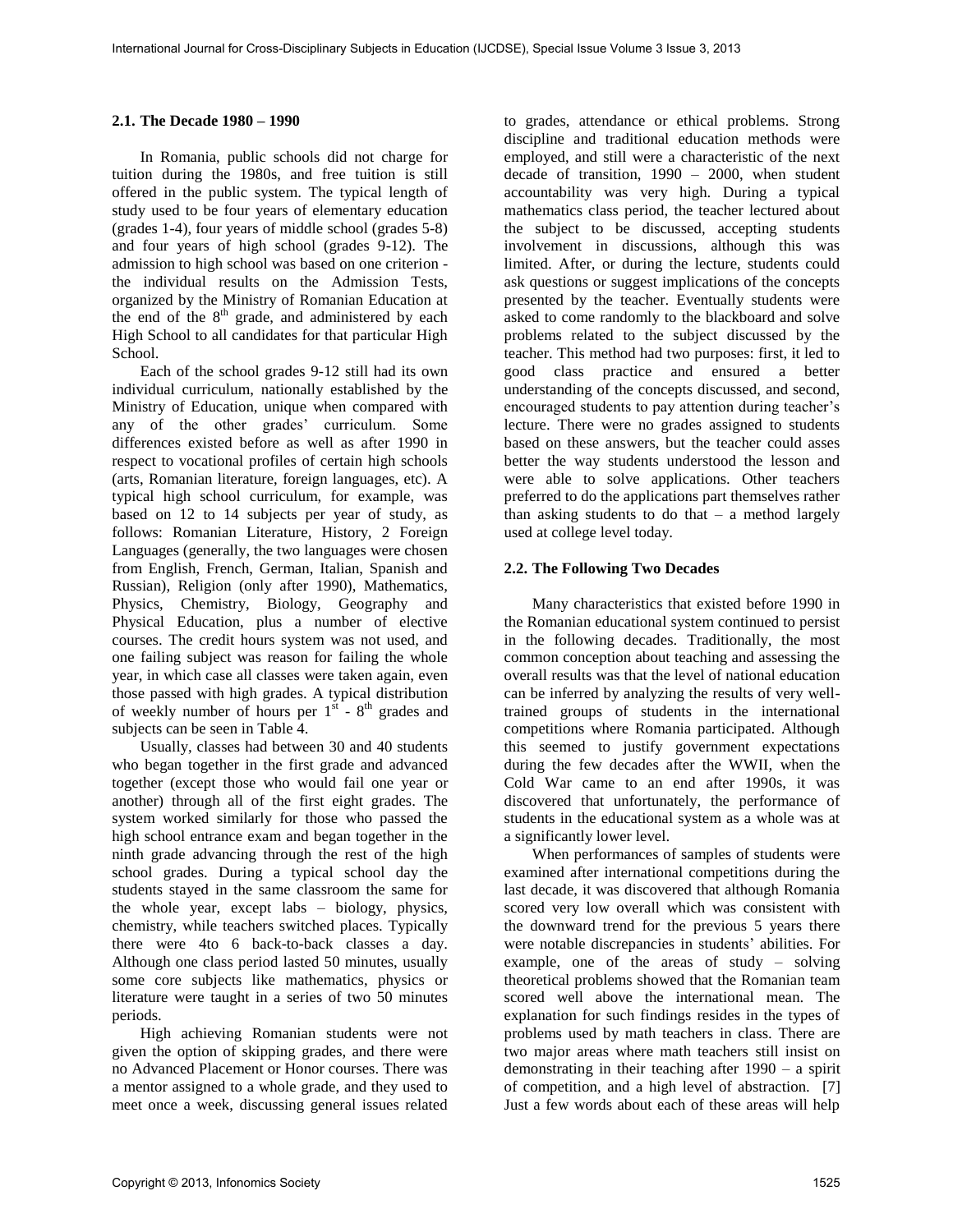the reader better understand some of the approaches used by teachers. Being rewarded for training gifted students and for leading winning mathematics teams in local, national or international competitions, teachers became involved more often in these activities, but focused especially on children who were potentially able to achieve such goals. Of course, the negative consequence of this spirit of competition was the neglect of the vast majority of children without outstanding performances in mathematics.

Developing a high level of abstraction was another issue that did not favor the students although they were required to improve in this area. Despite the fact that most problems solved in class were closed or almost closed, the few open ended problems had high degrees of difficulty, and many were solved based on learned solutions techniques.

### **2.3. Structure of the Present Education System**

Due to various changes in the politics and leadership in Romania, the structure of the education system suffered multiple modifications during the last two decades. Although it is impossible to predict a certain valid model for a long period of time, a general description can be found below.

Today, in accordance with Education Act, the public education system in Romania includes:

• Pre-school education (aged 3-7 – lower, middle, upper, and groups), in kindergartens

• Primary education (compulsory) grades 1-4.

• Lower secondary education (gymnasiums compulsory) grades  $5-8 - it$  ends up with the taking of a "national evaluation examination" on mathematics and maternal language (the language in which the student studied in school – it can be Romanian, Hungarian or German). The average grade from the National Evaluation exam is one of the criteria for being admitted in a public high school, where tuition if free. Public high schools represent the overwhelming majority of all high schools in Romania. The admission in such a high school, in the 9<sup>th</sup> grade is based on the admission score, calculated as the average between the average grade on the National Evaluation and the GPA from the previous years from  $5<sup>th</sup>$  to  $8<sup>th</sup>$  grade. The results for 2011 at the National Evaluation examination for Romanian language and mathematics can be seen in Table1 and Table 2, respectively.

• Higher secondary education (high school education) refers to grades 9-12. During the last decade 2000-2010 several other methods, different from the previous decades were introduced for the admission in high school process, including the most popular criteria – a cumulative ranking based on a

weighted average between the National Test scores and the GPA for the previous 4 years, correlated with an individual option for a particular high school.

.High school education has the following branches: 1. Theoretical (or college preparatory); 2. Technological; 3. Vocational. Enrollment in high school is based on the National Evaluation results cumulated with the GPS of the previous four years from the  $5<sup>th</sup>$  to the  $8<sup>th</sup>$  grade. High school studies end up with a "baccalaureate examination". After passing this examination, the graduates get the "baccalaureate diploma". Only those students who passed the baccalaureate exam and obtained their diploma are allowed to participate at the college admission exam. The baccalaureate examination is controversial nowadays in Romania, where in 2011 only approximately 50% of the candidates (about 100,000 of 200,000 students) passed.

• Vocational education (1, 2, or 3 years)- "vocational schools" and apprentice schools. Lower secondary education graduates regardless of their National Evaluation score, can enroll in the "vocational schools' and in the apprentice schools. Admission is granted on the basis of predominantly practical tests, specific to the selected profession

• Post-high school education (1-3 years), organized in post-high school and foreman schools specializing the students in domains required by various companies or institutions. Admission is granted on a competitive basis

The typical structure of the Romanian education system is shown in **Table 3**.

## **2.4. Curriculum Principle**

After 1990 efforts were made to align the Romanian education system to the Western trend, and to adopt a series of principles and practices targeting future success in teaching and learning. In order to better describe such measures, a set of principles defining curriculum are presented next.

The present curriculum framework, published in 1998 [6], defines the principles of learning, teaching, and assessment, similarly to those used by NCTM:

## *Learning Principle* states that:

• Students learn in different ways and rhythms.

• Learning presupposes continuous investigations, effort and self-discipline.

• Learning develops attitudes and skills and contributes to the acquisition of knowledge.

• Learning must start from relevant aspects for the personal development of the student and for inclusion in social life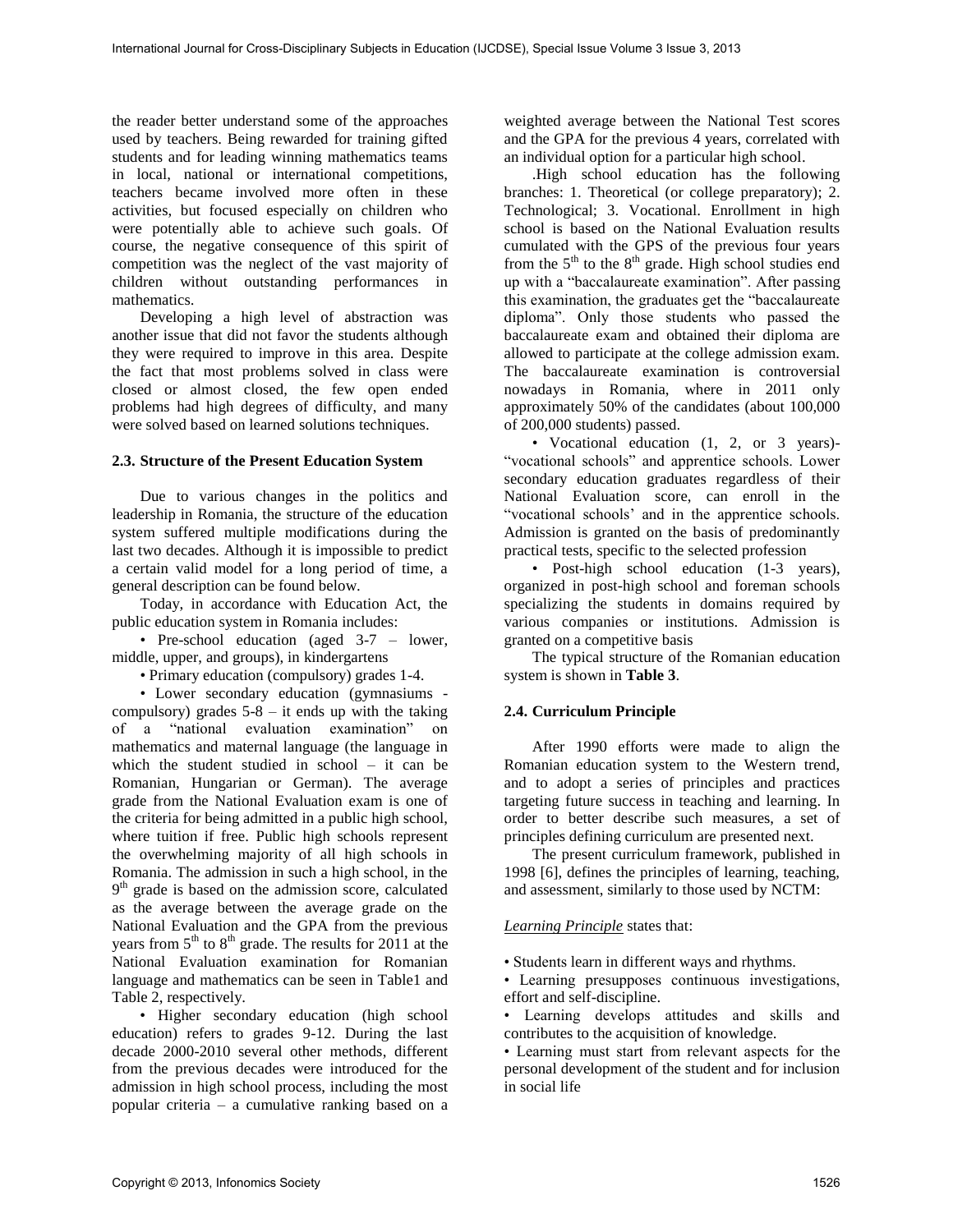• Learning can be carried out through self-study and group activities.

### *Teaching Principle* states that:

• Teaching must generate and stimulate the students' motivation for permanent learning.

• The teachers and primary school teachers must create various learning opportunities that should facilitate the intended achievement of goals.

• The teachers and primary school teachers must discover and stimulate the students' interests and skills.

• Teaching does not only mean transmitting knowledge, but conveying moral, behavioral and attitudinal values as well.

• Teaching must facilitate the transmission of information and skills from one domain of study to another.

• Teaching must be carried out in context relating school activity to everyday life.

#### *Assessment Principle* states that:

• Assessment is an essential dimension of the curricular process and an actual classroom activity.

• Assessment must combine the use of a wide variety of methods

• Assessment must be a regulating process that informs the educational agents about the quality of school activity.

• Assessment must lead the students to a correct selfevaluation and a continuous improvement of their performance

• Assessment is based on curricular performance standards, oriented towards the abilities of the student at the end of his/her educational years when he/she is to enter social life.

Starting with the promotion of students who are in the fifth grade in the 1999-2000 school year, the transition is made to the nine years compulsory education (grades 1-9, in accordance withAct151/July/30 1999). Curricular areas were: Languages and Communication, Mathematics and Natural Sciences*,* Man and Society, Arts, Sport and Physical Education*,* Technologies, Counseling and Orientation.

The framework for study planning - grade 1 through 8 is presented in the table on Table 3:

# **3. Discussion of trends in international mathematics and science study (TIMSS)**

There was no available data regarding performance of Romanian students for internationally accredited tests, during the first decade of this study (1980 – 1990). As it was already mentioned, the only estimates were based on the results of highly prepared mathematic teams participating in International Olympiads. The International Mathematical Olympiad (IMO) is a high school mathematics competition in which during a two-day period participants are required to solve six problems covering highly difficult pre-collegiate mathematics. The competitors are selected from the best high school math students of each participant country, and each team is prepared by teachers specially trained for this competition. The first IMO took place in 1959, in Romania. Since then, it was held annually with the exception of 1980 in countries all over the world, and Romania excelled between 1978 and 1987, when, competing against top teams from countries with great potential, such as China, former USSR, USA or Japan, managed to place first three times (1978, 1985, and 1987). Unfortunately this gives a false impression about the overall level of preparedness in mathematics before year 1990.

During the second and third decades Romania started to participate in international assessments and comparisons like TIMSS became possible. The Trends in International Mathematics and Science Study (TIMSS) is a "comparison in mathematics and science achievement carried out since 1995 by the International Association for the Evaluation of Educational Achievement (IEA), an international organization of national research institutions and governmental research agencies." Data were collected every four years, since 1995 until 2007, for  $4<sup>th</sup>$  and  $8<sup>th</sup>$  graders, and the Romanian Department of Education and Research reported scores for the years 1999, 2003, and 2007, after the affiliation to this organization, in 1996. Low scores, shown in the following table, prompted researchers to look for reasons that caused this underperformance.

In Figure 1 Romanian students' scores are shown, as well as the first three places (Singapore, Chinese Taipei and Japan), and the last - Ghana. Romania placed on the  $28^{\text{th}}$  position, surpassing 20 other countries. One fact seems to be obvious: while the results in the IMO continued to be situated at a high level, the overall scores obtained by Romanian students in the TIMSS decreased. [4]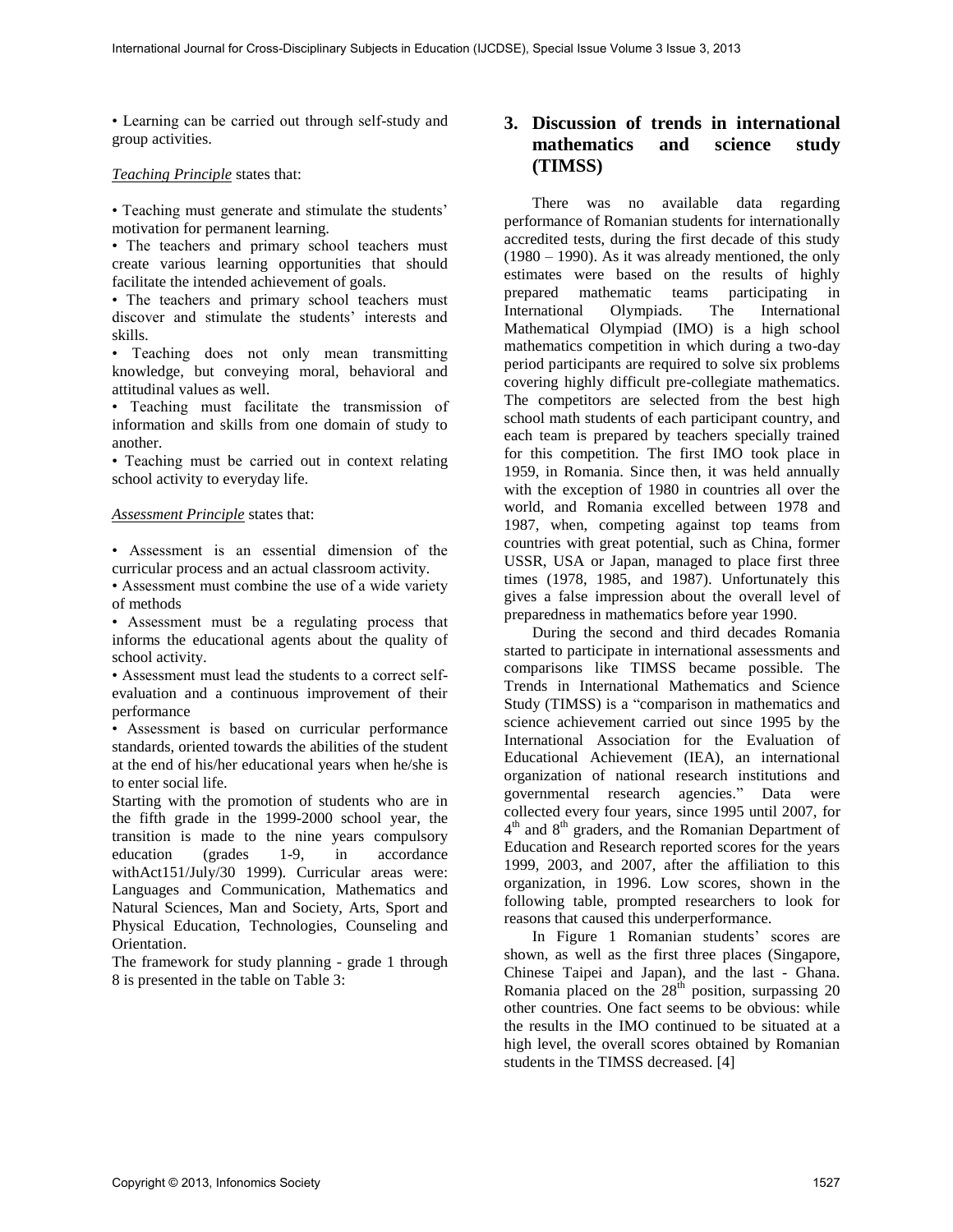|                                 |                      | <b>Cognitive Domain</b> |                  |                |                |                 |                  |  |
|---------------------------------|----------------------|-------------------------|------------------|----------------|----------------|-----------------|------------------|--|
| Country                         | Avg.<br><b>Score</b> | <b>Biology</b>          | <b>Chemistry</b> | <b>Physics</b> | <b>Knowing</b> | <b>Applying</b> | <b>Reasoning</b> |  |
| <b>TIMSS</b><br>scale avg.      | 500                  | 500                     | 500              | 500            | 500            | 500             | 500              |  |
| <b>Singapore</b>                | 567                  | 564                     | 560              | 575            | 567            | 554             | 564              |  |
| <b>Chinese</b><br><b>Taipei</b> | 557                  | 549                     | 573              | 554            | 560            | 565             | 541              |  |
| Japan                           | 554                  | 553                     | 551              | 558            | 555            | 534             | 560              |  |
| $\cdots$                        |                      |                         |                  |                |                |                 |                  |  |
| Romania                         | 462                  | 459                     | 463              | 458            | 470            | 451             | 460              |  |

Figure 1. The Romanian position in TIMSS 2007 testing

In "Comparative Study on Romanian School Science Curricula and the Curriculum of TIMSS 2007 Testing," Liliana Ciascai conducts an analysis based on Bloom's taxonomy for cognitive domain, and identifies not only the common points of Romanian and TIMSS curricula, but also "the system of competencies necessary to be developed for Romanian students in order to increase their results in international testing." [1] A description of the analysis process is beyond the purpose of this article, but the results showed that "The difference between the numbers of competencies involves by TIMSS 2007 and the number of competencies developed to students of 8th grade can be a cause of poor performance of the Romanian students testing" [1] and recommends an adjustment of the Romanian science curriculum with TIMSS curriculum.

# **4. Conclusion**

High discipline and traditional teaching methods in general were the characteristics of the Romanian education system until the fall of the communism in Eastern Europe during late '80s and early '90s. Presently, the Romanian education reform is going through a process of modernization and is aligning to the global trends according to which opposite tendencies (centralization vs. decentralization, global vs. traditional or local curriculum or creativity vs.

performance) still compete. The effects of these transformations are expected to occur soon at all school levels: less emphasis on memorizing rules and computing in comparison with problem solving activities, involvement in practical context, and search for solutions beyond the given frame of school knowledge. [6] One of the most important changes in respect to teaching and educators' behavior is the attitude of the teacher, who is expected to switch from being an information provider to becoming a facilitator of learning, while students will learn to cooperate in teams and self-construct knowledge, rather than being passive receivers of information and working alone. For the Romanian education system, this is an important step in understanding the curriculum as "an interrelated set of plans and experiences that a student undertakes under the guidance of school", and therefore, the enacted curricula will consist of an "amalgam of planned and unplanned activities" [2].

Although the measures mentioned above seem to define a positive input, the scores in the latest TIMSS examinations suggest otherwise. Is the downtrend showing that a wrong approach is used? What are the factors that could have influenced in a negative way the scores in the international tests? Were the Romanians correct in estimating the overall students' preparedness after the breakthrough on 1959? What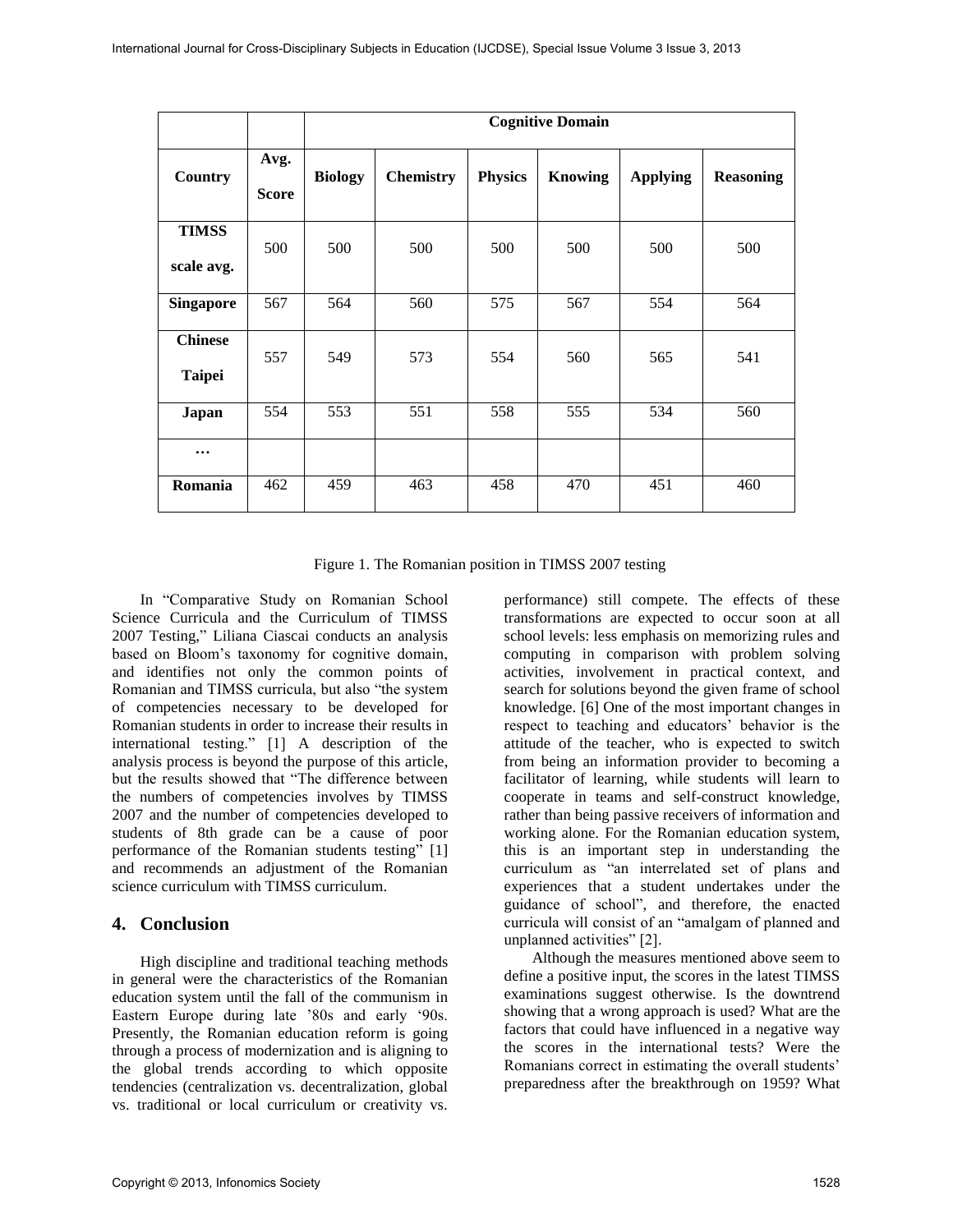was the difference between the average students and the top ones, competitors in IMO contests?

Some of the answers to these questions have been suggested since long time ago. After 1990 it was obvious that more freedom brought more human rights and consequently more student freedom, which is associated with less discipline and less student accountability. This might be one of the factors that differed significantly from the 1980 – 1990 decade. Another factor may be linked to the new type of society. Once the market economy was implemented, there was significantly less control in respect to the values promoted by the mass media. New television channels had huge incentives for presenting financial success as the top priority of our society. Children or young students rarely see a connection between success and education, and, as a result, they will look for a shortcut for future successful financial achievements. Finally, another factor may be linked to the political turmoil in Romania after 1990. Several political parties claimed power over the last two decades, and policies in education changed very often. The curriculum was also changed almost every year, and many students as well as parents and teachers were disoriented by new reforms. In these conditions lower performance was a logical outcome.

More research is necessary to determine the impact of each of the three factors mentioned above on the weak results of Romanian students in the last few TIMSS tests. The main challenge of such studies would be the low number of TIMSS reported scores and the lack of such data before 1990. Also, while discipline and misguidance can provoke a fast drop in performance, as a general rule, educational reforms should not be expected to deliver appropriate results after short periods of time.

## **5. References**

[1] Ciascai, L., (2009). Comparative Study on Romanian School Science Curricula and the Curriculum of TIMSS 2007 Testing. Acta Didactica Napocensia, Vol. 2 (2), pg. 25 – 34.

[2] Marsh, J. M., Willis, G,. (2010). Curriculum. Alternative Approaches, Ongoing Issues.

[3] Ministry of Education and Research of Romania (2001). The Romanian Education System.

[4] The National Report. UNESCO, March 2001.

[5] Noddings, N., (2007). The Aims of Education. In Flinders, D. J., Thornton, M. S., (Ed.) The Curriculum Studies Reader (p. 431). New York and London: Routgedge.

[6] Romanian National Curriculum. Retrieved from http://www.curriculum2008.edu.ro/Ciclul\_secundar\_ superior/Liceu/Matematica\_si\_stiinte on 03/22/2012.

[7] Singer, M. F. (2007). Intercultural Aspects of Creativity in a Global World. Retrieved from http://construct.haifa.ac.il/~rozal/templeton/Florence %20Mihaela%20Singer-

%20templeton%20workshop.pdf on 03/22/2012.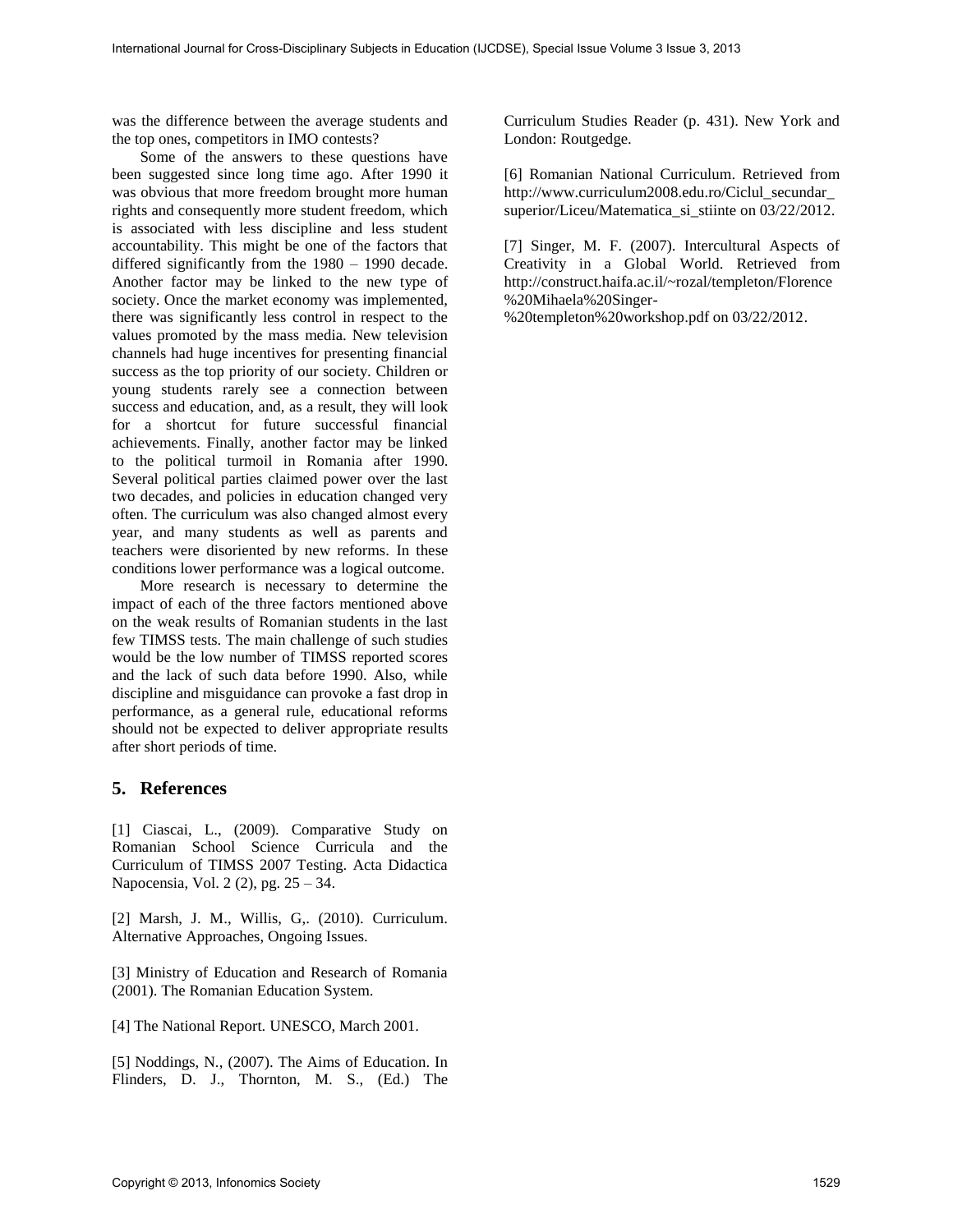# **Appendix**



**Table 1. National evaluation 2011 "Romanian language and literature" Number of students vs. grades**

**Table 2. National evaluation 2011 "Mathematics". Number of students vs. grades** 

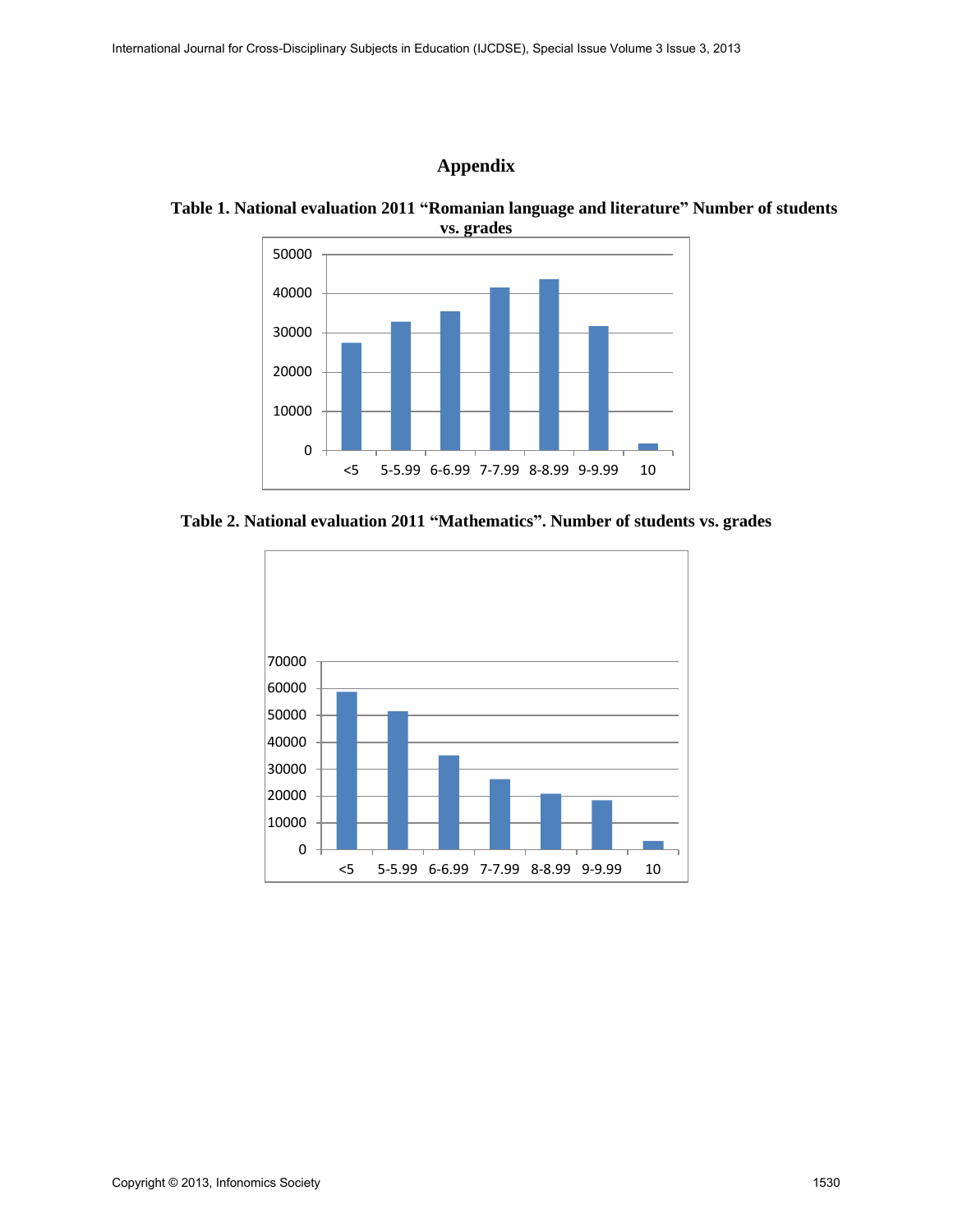| Age            | Grade        | <b>Education Levels</b>                    |                                     |                        |  |  |  |
|----------------|--------------|--------------------------------------------|-------------------------------------|------------------------|--|--|--|
|                |              | <b>Post-Graduate Education</b>             | <b>Higher Education and</b>         |                        |  |  |  |
|                |              | <b>Higher Education</b>                    | Postgraduate                        |                        |  |  |  |
| $>19$          |              |                                            | Education                           |                        |  |  |  |
|                |              |                                            | Post-Secondary                      |                        |  |  |  |
|                |              | Non-Tertiary<br>Post High School Education |                                     |                        |  |  |  |
|                |              |                                            | Education                           |                        |  |  |  |
| 18             | <b>XIII</b>  |                                            | <b>HS Upper Cycle</b>               | <b>Upper Secondary</b> |  |  |  |
| 17             | XII          | <b>HS Upper Cycle</b>                      |                                     | Education              |  |  |  |
| 16             | XI           |                                            | Completion                          |                        |  |  |  |
| 15             | X            | <b>HS Lower Cycle</b>                      | Arts and Trades                     |                        |  |  |  |
| 14             | IX           |                                            | School                              |                        |  |  |  |
| 13             | VIII         |                                            | <b>Lower Secondary</b><br>Education |                        |  |  |  |
| 12             | VII          | First Cycle of Lower Secondary Education   |                                     |                        |  |  |  |
| 11             | VI           |                                            |                                     |                        |  |  |  |
| 10             | V            |                                            |                                     |                        |  |  |  |
| 9              | IV           |                                            |                                     |                        |  |  |  |
| 8              | III          | <b>Primary Education</b>                   | <b>Primary Education</b>            |                        |  |  |  |
| $\overline{7}$ | $\mathbf{I}$ |                                            |                                     |                        |  |  |  |
| 6              |              |                                            |                                     |                        |  |  |  |
| 5              | Preparatory  |                                            |                                     |                        |  |  |  |
| $\overline{4}$ | Middle       | <b>Pre-Primary Education</b>               | Pre-School Education                |                        |  |  |  |
| 3              | Beginner     |                                            |                                     |                        |  |  |  |

# **Table 3. Structure of the Education System**

Legend: Totally white background

**COMPULSORY**